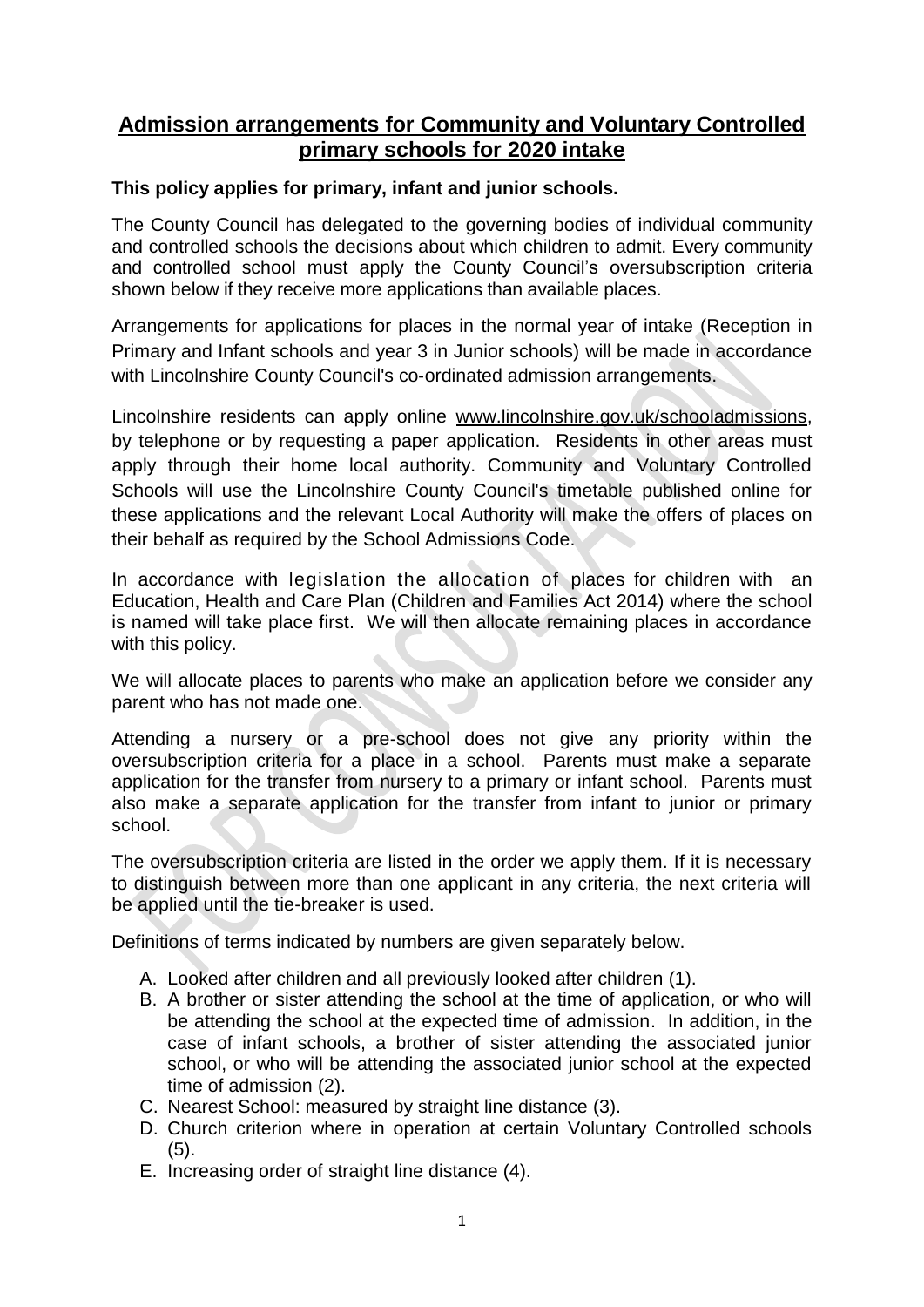If the distance criterion is not sufficient to distinguish between two or more applicants for the last remaining place then a lottery will be drawn by an independent person, not employed by the school or working in the Local Authority Children's Service Directorate.

The intended overall effect of the proposed oversubscription criteria is to maximise the likelihood that local children will gain places at their local school in an oversubscribed year; it is not possible to guarantee this however.

(1) A 'looked after child' is a child who is (a) in the care of a local authority, or (b) being provided with accommodation by a local authority in the exercise of their social services functions (see the definition in Section 22(1) of the Children Act 1989) at the time of making an application to a school.

Previously looked after children are children who were looked after, but ceased to be so because they were adopted (or became subject to a child arrangements order or special guardianship order). This includes children who were adopted under the Adoption Act 1976 (see section 12 adoption orders) and children who were adopted under the Adoption and Children's Act 2002 (see section 46 adoption orders). Child arrangements orders are defined in s.8 of the Children Act 1989, as amended by s.12 of the Children and Families Act 2014. Child arrangements orders replace residence orders and any residence order in force prior to 22 April 2014 is deemed to be a child arrangements order. Section 14A of the Children Act 1989 defines a 'special guardianship order' as an order appointing one or more individuals to be a child's special guardian (or special guardians).

(2) Brother or sister attending the school at the time of application, or who will be attending the school at the expected time of admission. In all cases both children must live at the same address. We include in this criterion:

- a brother or sister who shares the same biological parents
- a half-brother, half-sister, step-brother or step-sister
- a legally adopted child, a child legally adopted by a biological or stepparent

We take account of sibling links across certain infant and junior schools, these are:

### **Associated Infant and Junior Schools**

| <b>Infant School</b>                        | <b>Associated Junior School</b>        |
|---------------------------------------------|----------------------------------------|
| Holton-Le-Clay Infants' School              | Holton-Le-Clay Junior School           |
| Lincoln St Faith's Church of England        | Lincoln St Faith & St Martin Church of |
| <b>Infant School</b>                        | <b>England Junior School</b>           |
| Lincoln St Peter in Eastgate Church of      | Lincoln Westgate Academy               |
| <b>England Infants' School</b>              |                                        |
| <b>Lincoln Woodlands Infant and Nursery</b> | Lincoln Birchwood Junior School        |
| School                                      |                                        |
| Louth Eastfield Infants' and Nursery        | Louth Lacey Gardens Junior School      |
| School                                      |                                        |
| Marshchapel Infant School                   | <b>Grainthorpe Junior School</b>       |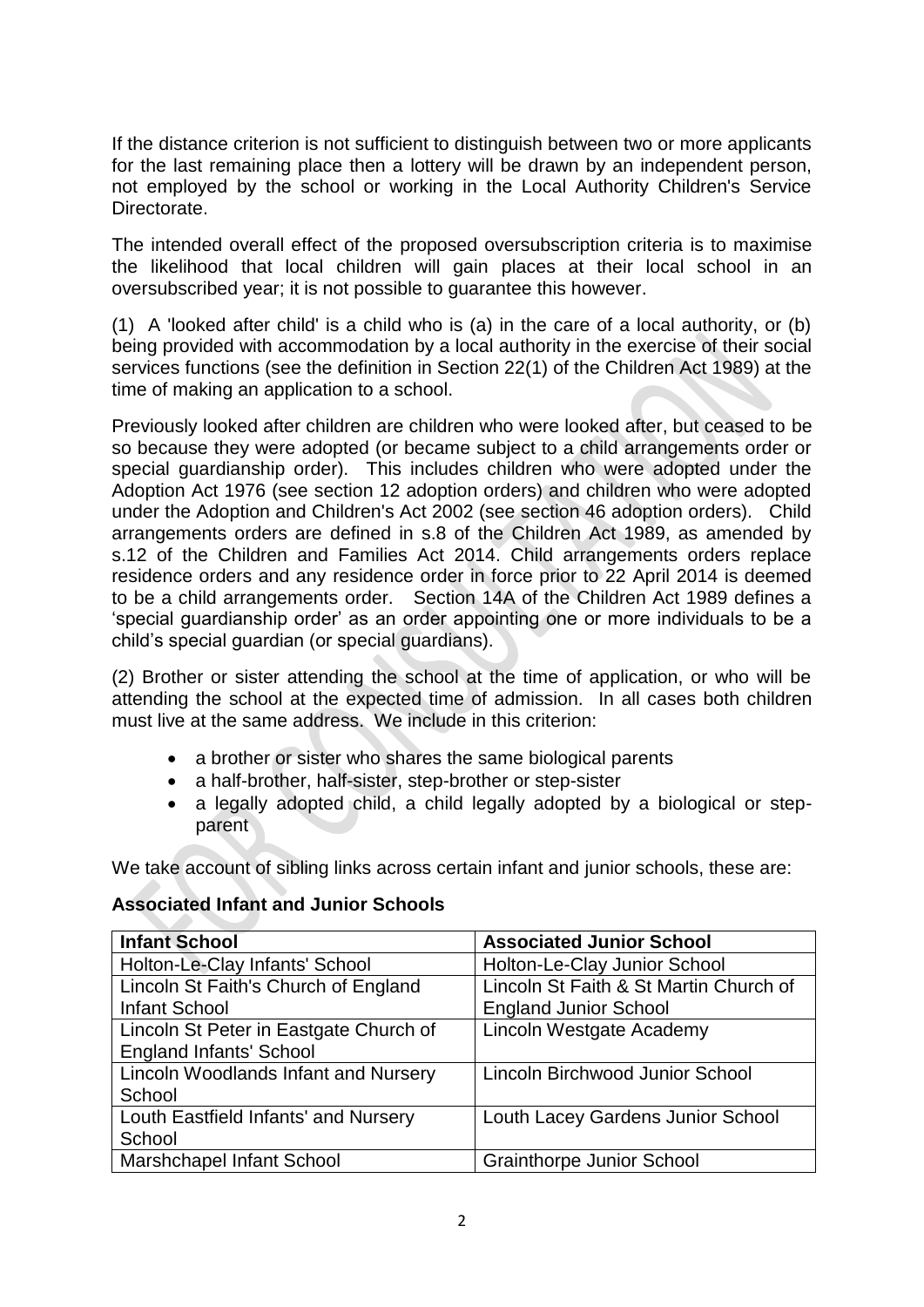#### **Twins and other siblings from a multiple birth**

In these cases all the children will be considered together as one application. If one or more can be admitted within the published admission number the school will go above its admission number as necessary to admit all the children, unless this would make the class too large. The government's school admissions code makes an exception to the infant class limit in this situation.

#### **Brothers and sisters in the same year group**

Where there is only one place available in the school the children will be considered together as one application. The school will go above its admission number as necessary to admit all the children except in cases where this would make the class too large or the infant class regulations prevent this from happening. If the infant class size regulations apply we can only legally offer one place because the government's school admissions code makes no exception to the infant class size limit for siblings in the same year group. We will offer the parent one place for one child and a different school for the other child or children.

(3) The nearest school is found by measuring the straight line distance from the child's home address to all schools admitting children in the relevant year group. Measurements are calculated electronically from the Post Office address point of the home to the Post Office address point of the school. We measure distance to three decimal places, e.g. 1.256 miles.

(4) Measurements are calculated electronically from the Post Office address point of the child's home address to the Post Office address point of the school by straight line distance. We measure distance to three decimal places, e.g. 1.256 miles.

We use the distance calculated in this way to apply the final oversubscription criterion.

#### **Home Address**

By home we mean the address where the child lives for the majority of term time with a parent as defined in section 576 of the Education Act 1996 who has parental responsibility for the child as defined in the Children Act 1989.

Where a child lives normally during the school week with more than one parent at different addresses, the home address for the purposes of school admissions will be the one where the child spends the majority of term time. If a parent can show that their child spends an equal amount of time at both addresses during school term time, they can choose which address to use on the application.

If a parent has more than one home, we will take as the home address the address where the parent and child normally live for the majority of the school term time.

We do not take into an account an intention to move.

(5) The following table shows the schools where Church criterion is in operation and gives the local details of how parents can gain priority for this reason.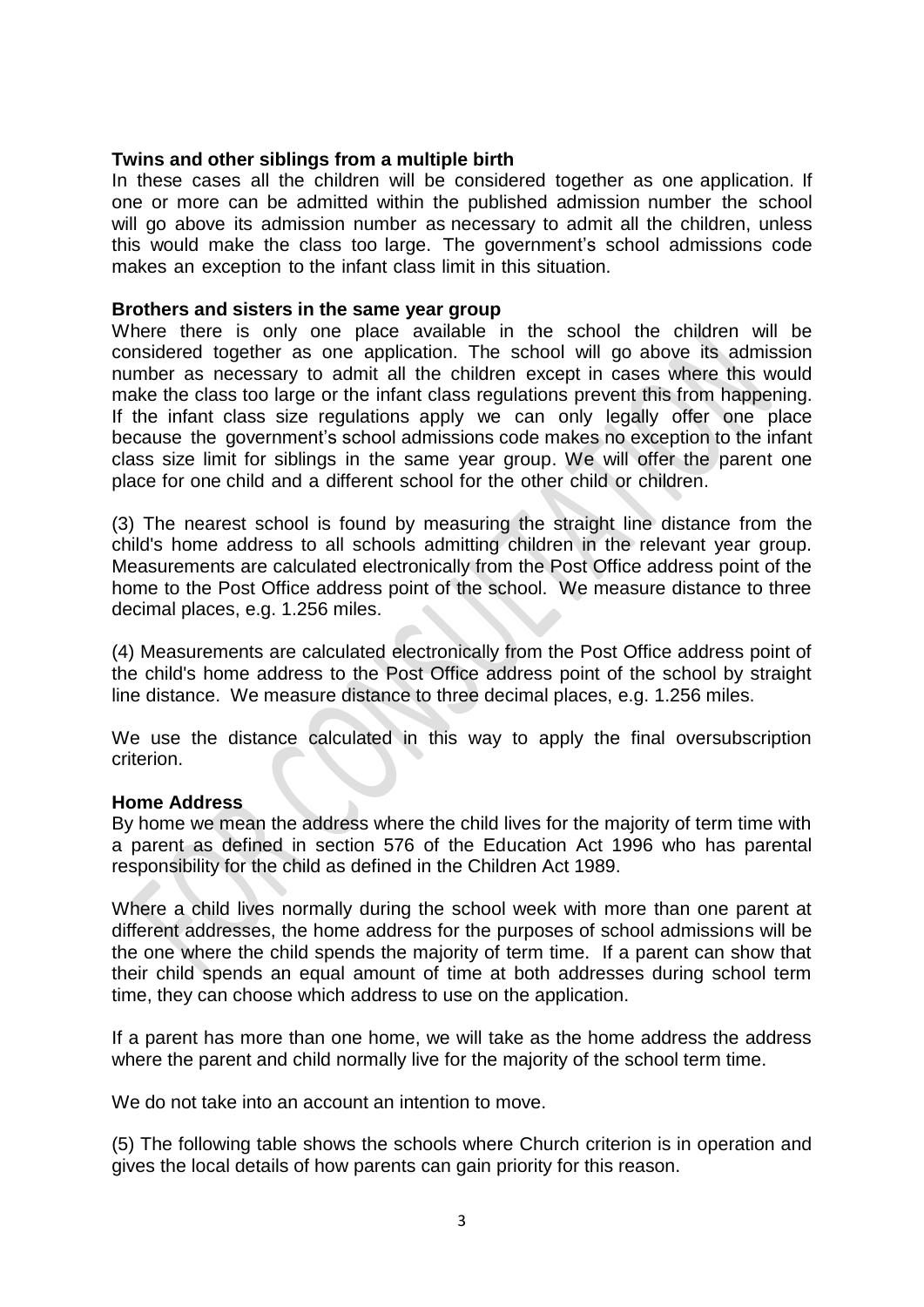Parents applying on these grounds must claim this priority in their application. Attendance at worship must be verified by a signed letter from an officiating minister at the place of worship. Schools will verify claims for priority on this ground by contacting parents for details of the person who can provide written confirmation that they meet the test set below.

If you have only recently moved to the area the school can also consider written evidence of an equivalent commitment to a place of worship at your previous address, provided you have started to worship in the area you have moved to.

| <b>School Name</b>                                                         | <b>Voluntary Controlled Schools' Church Criteria</b>                                                                                                                                                                                                                                                                                                                                                                                                                                                                                          |
|----------------------------------------------------------------------------|-----------------------------------------------------------------------------------------------------------------------------------------------------------------------------------------------------------------------------------------------------------------------------------------------------------------------------------------------------------------------------------------------------------------------------------------------------------------------------------------------------------------------------------------------|
| Barrowby Church of<br><b>England Primary</b><br>School                     | Priority will be given to children of:<br>1. Regular worshippers at the local Parish Church of All Saints Barrowby.<br>2. Regular worshippers at Barrowby Baptist Fellowship.<br>Regular is defined as at least once a month at the place of worship for at<br>least a year by the date of application. This will be verified by a signed<br>letter from an officiating minister at the place of worship.                                                                                                                                     |
| <b>Boston St</b><br>Nicholas Church<br>of England<br><b>Primary School</b> | Children of regular worshippers at St Nicholas, Skirbeck, Boston.<br>Regular worshippers would require at the least – 'Regular monthly<br>attendance'. This involves the child attending a regular act of worship at<br>the qualifying Church at least once a month and for at least one year prior<br>to the application for a school place being made. Attendance should be<br>verified by a signed letter from an officiating minister at the qualifying<br>Church. Parents must indicate in their application that they are claiming this |
| Lincoln St Peter in<br>Eastgate CofE Infant<br>School                      | Children regularly attending worship at any of the following Churches in no<br>order of priority:<br>St. Peter in Eastgate or<br>St. Peter in Carlton or<br>St. Mary Magdalene Church, Bailgate or<br>Bailgate Methodist Church or<br>St. Nicholas Church Newport.                                                                                                                                                                                                                                                                            |
|                                                                            | Regular monthly attendance' involves the child attending a regular act of<br>worship at the qualifying church at least once a month and for at least one<br>year prior to the application for a school place being made. Attendance<br>should be verified by a signed letter from an officiating minister at the<br>qualifying church. Parents must indicate in their application that they are<br>claiming this priority and must complete the form naming the person who<br>can verify that they attend Church.                             |
|                                                                            | In the event of a move to the area within a year of the time of application<br>the school can also consider written evidence from an officiating minister<br>at a place of 'Christian worship' at the previous address, provided the<br>parent and child have begun attending a regular act of worship at least<br>once a month at one of the above qualifying churches.                                                                                                                                                                      |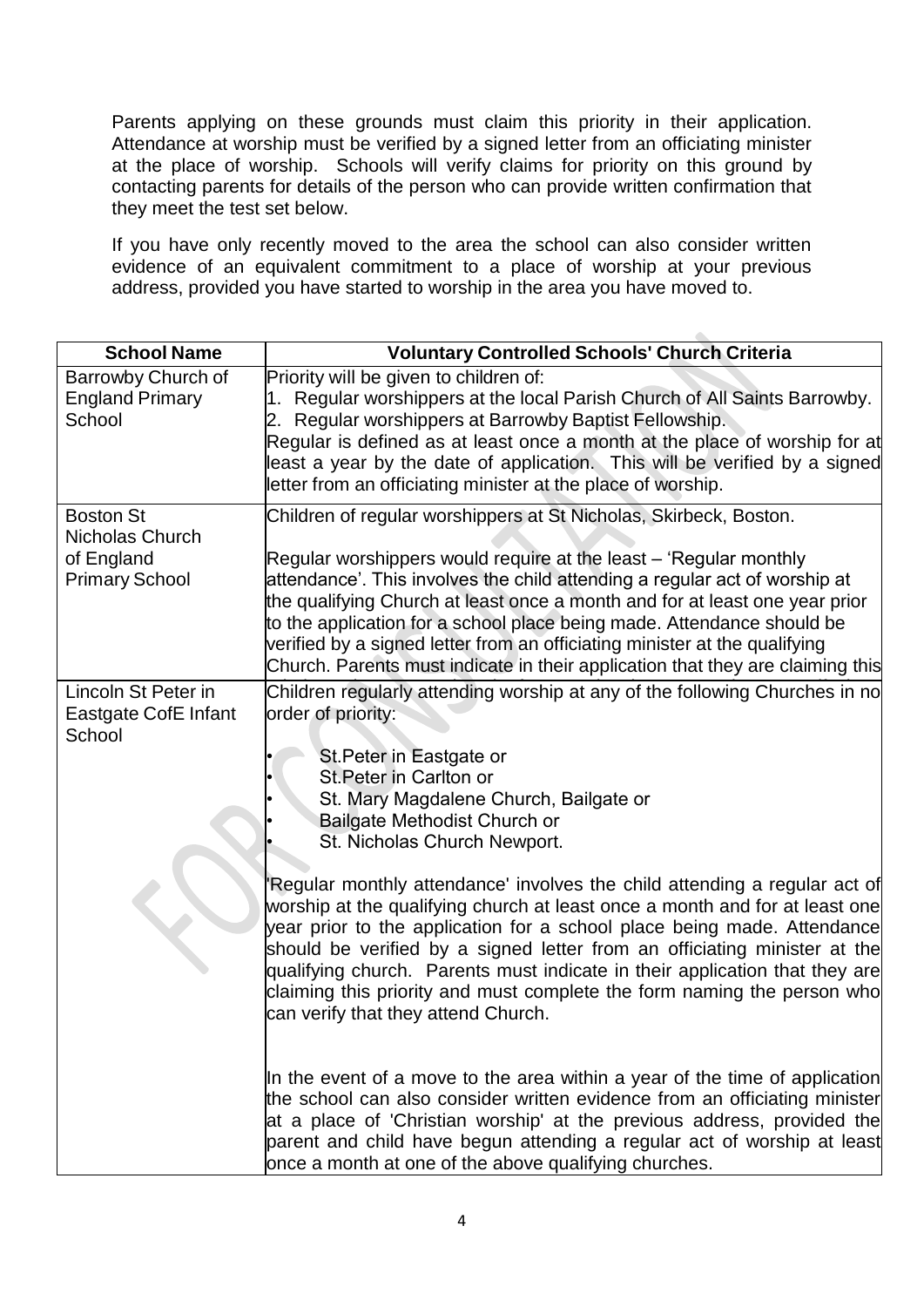|                                                                             | 'Christian worship' is defined as a regular act of worship at a Church of<br>any Christian denomination which is a member of Churches Together in<br>Britain and Ireland at the time of the application for a school place.                                                                                                                                                                                                                                                                                                                                                                                                                                                                                                   |
|-----------------------------------------------------------------------------|-------------------------------------------------------------------------------------------------------------------------------------------------------------------------------------------------------------------------------------------------------------------------------------------------------------------------------------------------------------------------------------------------------------------------------------------------------------------------------------------------------------------------------------------------------------------------------------------------------------------------------------------------------------------------------------------------------------------------------|
| Louth St Michael's<br>Church of England<br><b>Primary School</b>            | Priority will be given to children of regular worshippers at a local Christian<br>Church which is a member of 'Churches Together in Louth & District'.<br>These are: St. James Parish Church, St. Michael's & All Angels, Holy<br>Trinity, Stewton, Welton-le-Wold and South Elkington, Louth Methodist<br>Church, South Elkington Methodist Church, Salvation Army, Louth<br>Generations Church, Eastgate Union (URC/Baptist), St. Atelheards<br>(Orthodox) and St. Mary's (Catholic).<br>Regular is defined as at least monthly attendance at the place of worship<br>for at least a year before making your application. This will be verified by<br>a signed letter from an officiating minister at the place of worship. |
| Skellingthorpe St<br>Lawrence Church of<br><b>England Primary</b><br>School | Priority will be given to children of regular worshippers in a Christian<br>Church. Regular will be defined as at least once a month at the place of<br>worship for at least a year before making your application. This will be<br>verified by a signed letter from an officiating minister at the place of<br>worship.<br>A "Christian Church" is defined as a church that subscribes to the<br>Christian doctrine of the Holy Trinity.                                                                                                                                                                                                                                                                                     |

### **Reserve List**

For admission into the intake years (reception at infant and primary schools, year 3 at junior schools) the governors will keep a waiting list which we call a reserve list. If your child is refused a place at a school your child is automatically put on the reserve list, unless you have been offered a higher preference school. This list is in the order of the oversubscription criteria, as required by the School Admissions Code. This means that names can move down the list if someone moves into the area and is higher placed on the oversubscription criteria. The governors do not take account of the time you have been on the list.

For intake years the list is kept by the School Admissions Team until the end of August each year. After this the School Admissions Code requires that schools keep the reserve list until the end of the autumn term, Community and Voluntary Controlled schools will keep the list to the end of the school year. You should contact the school for information about the reserve list.

All Community and Voluntary Controlled schools keep reserve lists for oversubscribed year groups. If you do not wish the school to add your child to the reserve list you must let the school know. Schools will clear the reserve list at the end of each school year, if you wish your child to remain on the list you must let the school know. If your circumstances change you must let the school know so that they can rank the list accurately and allocate places in accordance with the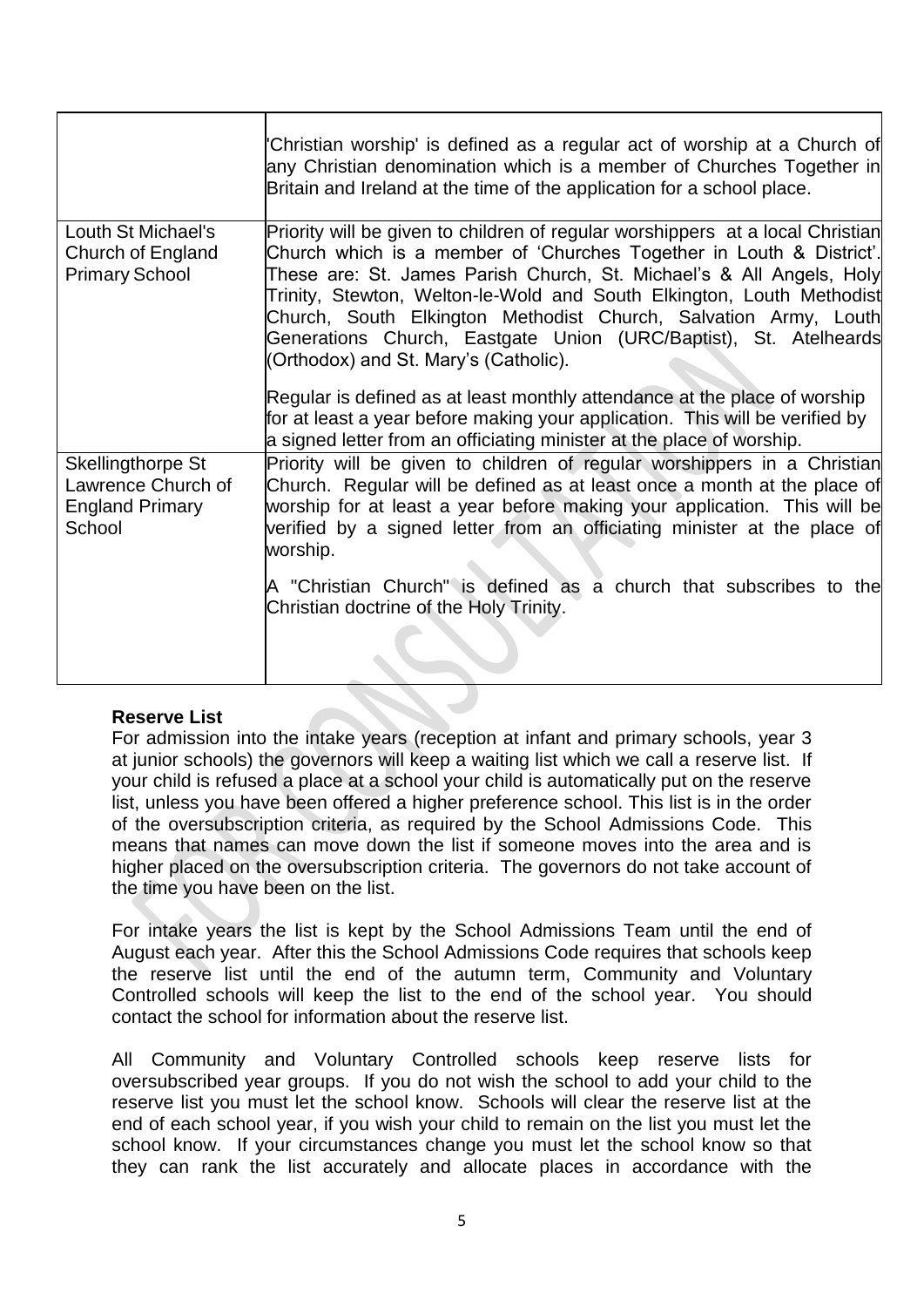oversubscription criteria to comply with the School Admissions Code. The governors do not take account of the time you have been on the list.

## **Appeals**

The procedures for appeals relating to admissions will be in accordance with all relevant legislation. They are independent and organised by the County Council Legal Services Section and entirely separate from the admission system. The decision of the independent appeal panel is binding on all parties.

#### **Midyear Admissions**

The governors will accept admissions up to the Published Admission Number into all year groups. If the Governors are concerned that this would cause an infant class to be unlawfully large or prejudice to the provision of efficient education or the efficient use of resources they can ask County Council officers to review the information they will provide illustrating their concerns. In exceptional circumstances it may be necessary to refuse a place although the year group has not reached the school's published admission number, the final decision to refuse places in this way will be made by County Council officers. If there are more applications than places then the oversubscription criteria will be used to decide who should be offered the place. If it is necessary to refuse a place then you will be told of the independent appeal system. Parents can apply online at [www.lincolnshire.gov.uk/schooladmissions](http://www.lincolnshire.gov.uk/schooladmissions)

#### **Fair Access**

Local Authorities are required to have Fair Access Protocols in order to make sure that unplaced children who live in the home local authority, especially the most vulnerable, are offered a place at a suitable school as quickly as possible. This includes admitting children above the published admissions number to schools that are already full.

### **Children of UK Service Personnel (UK Armed Forces)**

In order to meet the government's military covenant aimed at helping UK service personnel, and Crown Servants returning from abroad we have adopted the following arrangements.

For families of service personnel with a confirmed posting to the area, or crown servants returning to live in the area from overseas, the Governors will:

- Process an application in advance of the family arriving in the area provided the application is accompanied by an official letter that declares a relocation date and a Unit postal address or quartering area address. This address will be used when considering the application against the school's oversubscription criteria.
- Accept a Unit postal address or quartering area address for admissions purposes for a service child.

For late co-ordinated applications and midyear applications supported by the appropriate military documentation we will aim to remove any disadvantage to UK service personnel (UK Armed Forces).

The school's Governors will consider whether: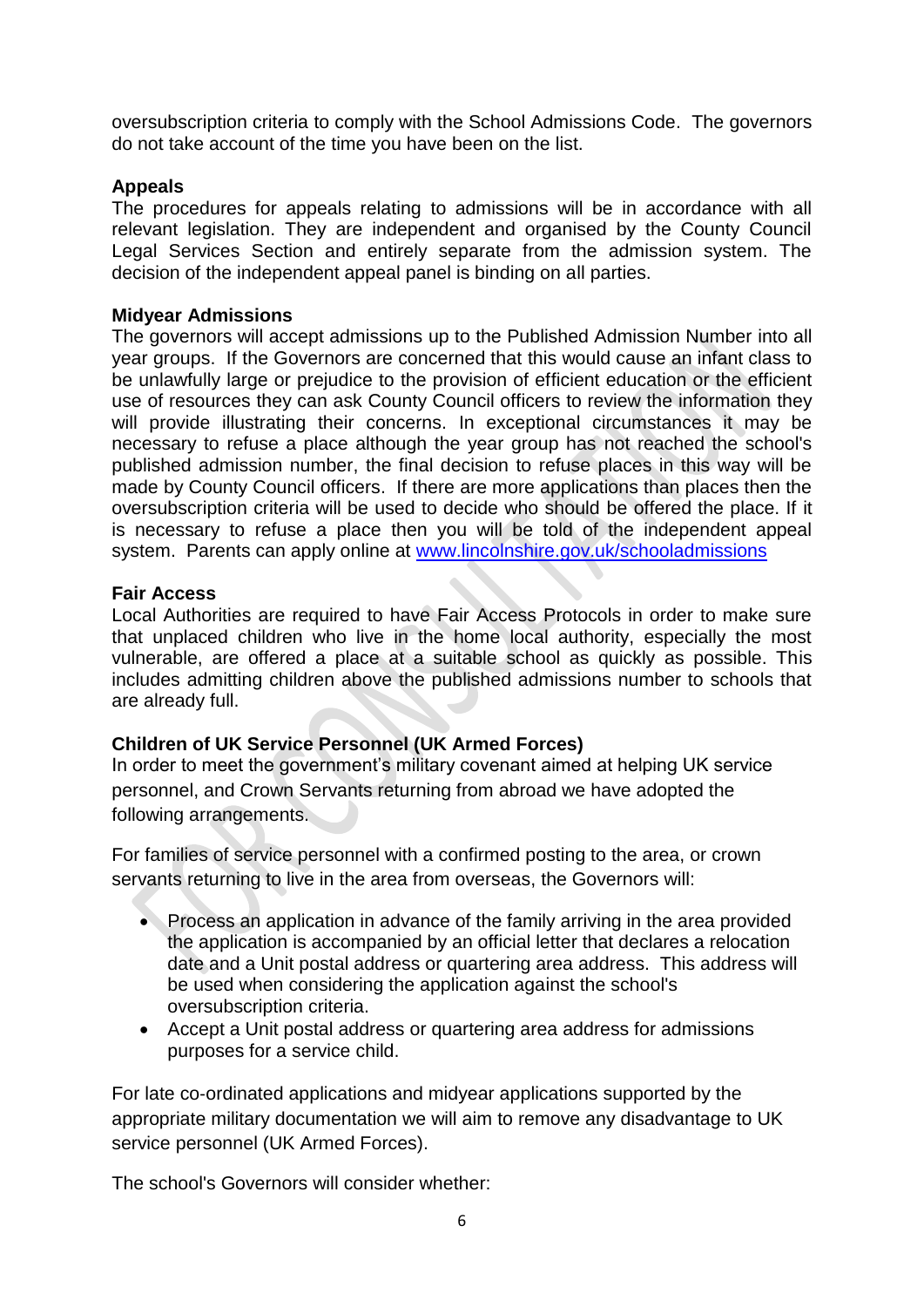- An application from that address would normally succeed in an oversubscribed year.
- There is any child on the reserve list with higher priority under the oversubscription criteria. This is because we must only allocate places based on the criteria and must not admit a Services child ahead of another child with higher priority under the criteria.
- The prejudice from admitting an extra child would be excessive.

The Governors have discretion to admit above the admission number in these circumstances if they wish, but are not obliged to do so.

We will need the notice of posting or official government letter and posting address before we can consider an application under these arrangements. We allocate a school as soon as possible by applying the policies and practices that we normally follow.

# **Fraudulent or Misleading Applications**

As an admission authority we have the right to investigate any concerns we may have about your application and to withdraw the offer of a place if we consider there is evidence that you have made a fraudulent claim or provided misleading information, for example a false address was given which denied a place to a child with a stronger claim.

We reserve the right to check any address and other information provided so we can apply the oversubscription criteria accurately and fairly.

# **Admission of Children below Compulsory School Age**

Community and Voluntary Controlled Schools provide for the admission of all children in the September following their fourth birthday.

Where a child has been offered a place:

- That child is entitled to a full-time place in the September following their fourth birthday;
- The child's parents can defer the date their child is admitted to the school until later in the school year but not beyond the point at which they reach compulsory school age and not beyond the beginning of the final term of the school year for which it was made, whichever is the sooner;
- Where the parents wish, children may attend part-time until later in the school year but not beyond the point at which they reach compulsory school age.
- Parents interested in deferring admission or arranging part-time attendance must contact the school to discuss this.
- Parents of summer born children deferring admission until the child starts Year 1 risk losing the offered school place.

# **Admission of Children outside their Normal Age Group**

Parents may seek a place for their child outside their normal age group, for example if the child is gifted and talented, or has experienced problems such as ill health. Parents wishing to make these requests must contact their home local authority for guidance on the procedure to follow.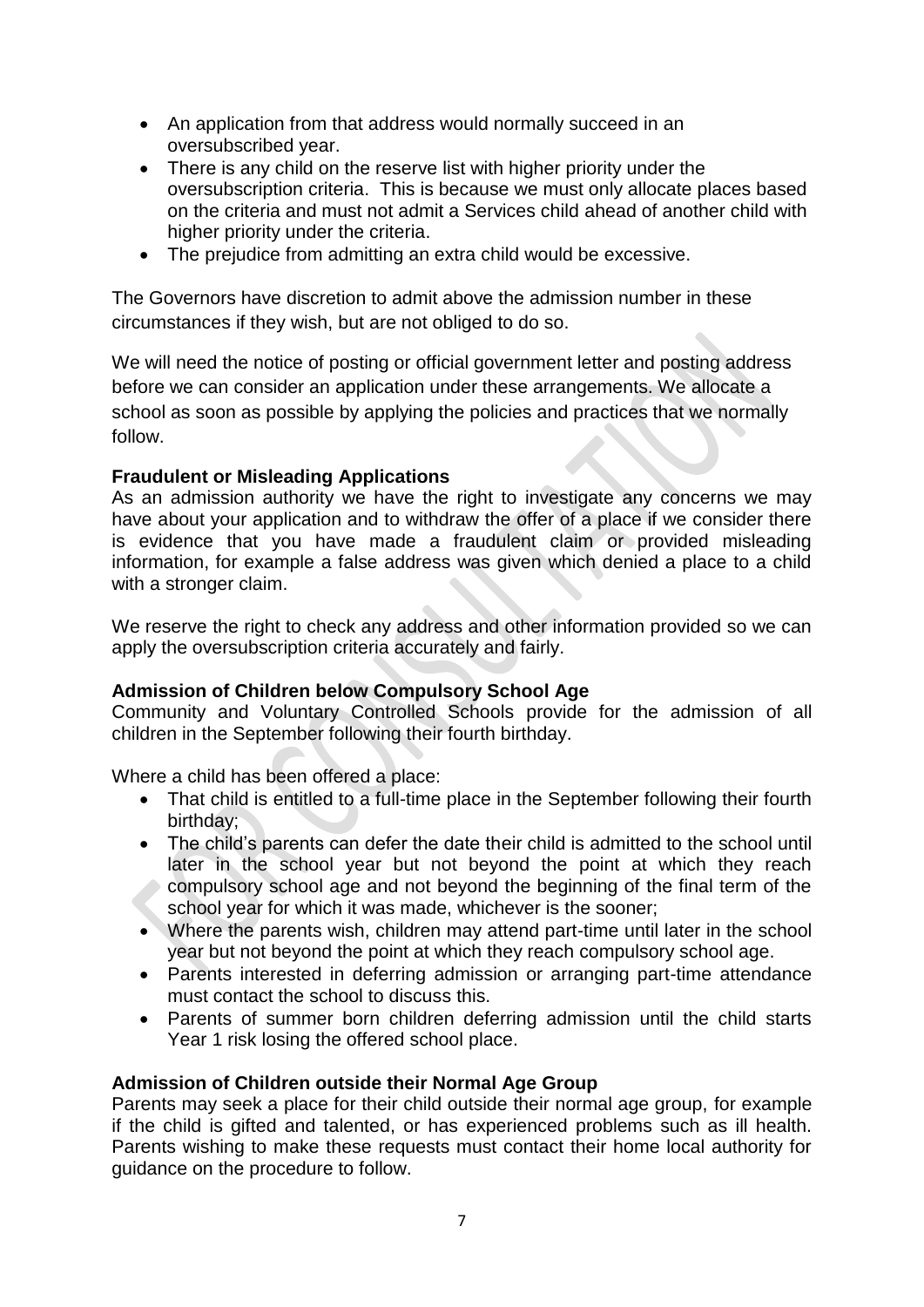It is important for parents to note that they will have the opportunity and responsibility to provide whatever evidence they wish to support their request.

Decisions will be made on the basis of the circumstances of each case and in the best interests of the child concerned.

This will include taking account of:

- the parent's views;
- any available information about the child's academic, social and emotional development;
- where relevant, the child's medical history and the views of a medical professional;
- whether the child has previously been educated out of their normal age group;
- any evidence that the child may naturally have fallen into a lower age group if it were not for being born prematurely
- the views of the head teacher

### **Published Admission Numbers for Community and Voluntary Controlled Primary Schools**

| <b>School</b>                                                        | <b>PAN</b> |
|----------------------------------------------------------------------|------------|
| <b>Alford Primary School</b>                                         |            |
| Allington with Sedgebrook Church of England Primary School           |            |
| Ancaster Church of England Primary School                            |            |
| Bardney Church of England and Methodist Primary School               | 20         |
| Barrowby Church of England Primary School                            |            |
| <b>Bassingham Primary School</b>                                     |            |
| Baston Church of England Primary School                              |            |
| <b>Billingborough Primary School</b>                                 | 20         |
| <b>Billinghay Church of England Primary School</b>                   | 25         |
| <b>Binbrook Church of England Primary School</b>                     | 15         |
| <b>Boston Hawthorn Tree School</b>                                   | 60         |
| Boston Saint Thomas' Church of England Primary School                | 60         |
| Boston St Nicholas Church of England Primary School                  | 30         |
| Brant Broughton Church of England and Methodist Primary School       | 15         |
| <b>Bucknall Primary School</b>                                       | 8          |
| Burgh-le-Marsh St Peter and St Paul Church of England Primary School | 30         |
| <b>Bythams Primary School</b>                                        | 12         |
| Caistor Church of England and Methodist Primary School               | 45         |
| <b>Cherry Willingham Primary School</b>                              | 30         |
| Claypole Church of England Primary School                            | 25         |
| Coleby Church of England Primary School                              | 12         |
| <b>Corby Glen Community Primary School</b>                           | 20         |
| Corringham Church of England (Voluntary Controlled) Primary School   | 12         |
| <b>Crowland South View Community Primary School</b>                  | 60         |
| Deeping St James Community Primary School                            | 30         |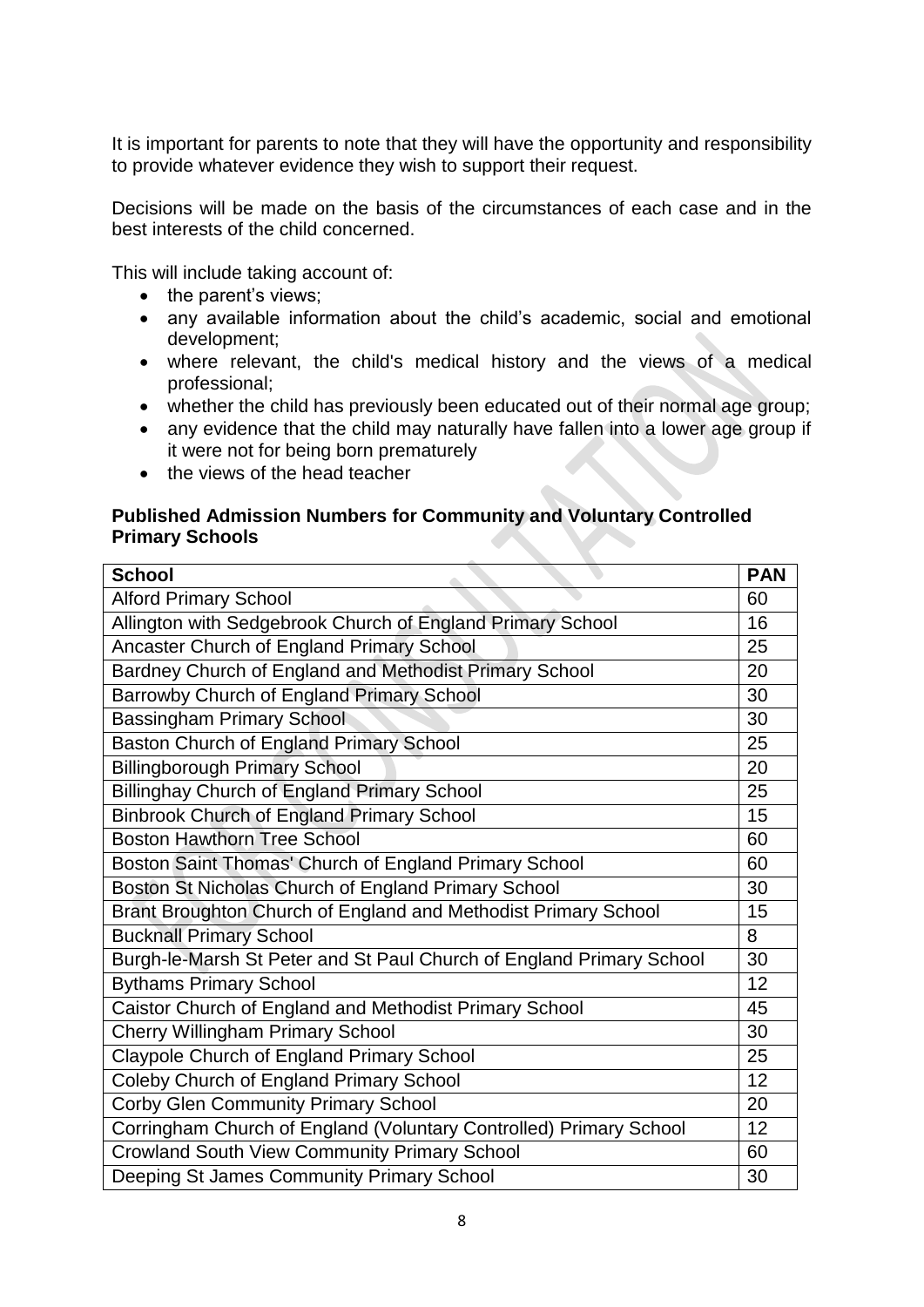| Deeping St James Linchfield Community Primary School        |    |
|-------------------------------------------------------------|----|
| Deeping St Nicholas Primary School                          |    |
| Denton Church of England School                             |    |
| Digby Church of England School                              |    |
| Digby The Tedder Primary School                             |    |
| Donington Cowley Endowed Primary School                     |    |
| Donington-on-Bain School                                    |    |
| Dunholme St Chad's Church of England Primary School         | 30 |
| Dunston St Peter's Church of England Primary School         | 15 |
| <b>Eagle Community Primary School</b>                       |    |
| <b>Faldingworth Community Primary School</b>                |    |
| Fiskerton Church of England Primary School                  | 12 |
| <b>Fleet Wood Lane School</b>                               | 25 |
| <b>Frithville Primary School</b>                            | 10 |
| <b>Fulstow Community Primary School</b>                     | 10 |
| Gainsborough Charles Baines Community Primary School        | 30 |
| Gainsborough St George's CE Community Primary School        | 30 |
| <b>Gedney Church End Primary School</b>                     | 15 |
| <b>Gedney Drove End School</b>                              | 10 |
| Gedney Hill Church of England (Controlled) Primary School   | 15 |
| Gosberton Clough and Risegate Community Primary School      | 13 |
| <b>Grainthorpe Junior School</b>                            | 15 |
| <b>Grantham Belmont Community Primary School</b>            | 30 |
| <b>Grantham Belton Lane Community Primary School</b>        | 45 |
| <b>Grantham Cliffedale Primary School</b>                   | 45 |
| Grantham Gonerby Hill Foot Church of England Primary School | 50 |
| Grantham St Anne's Church of England Primary School         |    |
| Grasby All Saints Church of England Primary School          |    |
| <b>Great Steeping Primary School</b>                        | 16 |
| Hackthorn Church of England Primary School                  | 8  |
| Halton Holegate Church of England Primary School            | 10 |
| Harlaxton Church of England Primary School                  | 30 |
| Heckington St Andrew's Church of England Primary School     | 30 |
| <b>Helpringham Primary School</b>                           | 25 |
| <b>Hemswell Cliff Primary School</b>                        | 15 |
| Holbeach St Mark's Church of England Primary School         | 10 |
| Holton-le-Clay Infants' School                              | 45 |
| Holton-le-Clay Junior School                                | 45 |
| Horncastle Community Primary School                         | 90 |
| Ingham Primary School                                       |    |
| <b>Kelsey Primary School</b>                                |    |
| Kirton Primary School                                       |    |
| <b>Langtoft Primary School</b>                              |    |
| Leasingham St Andrew's Church of England Primary School     |    |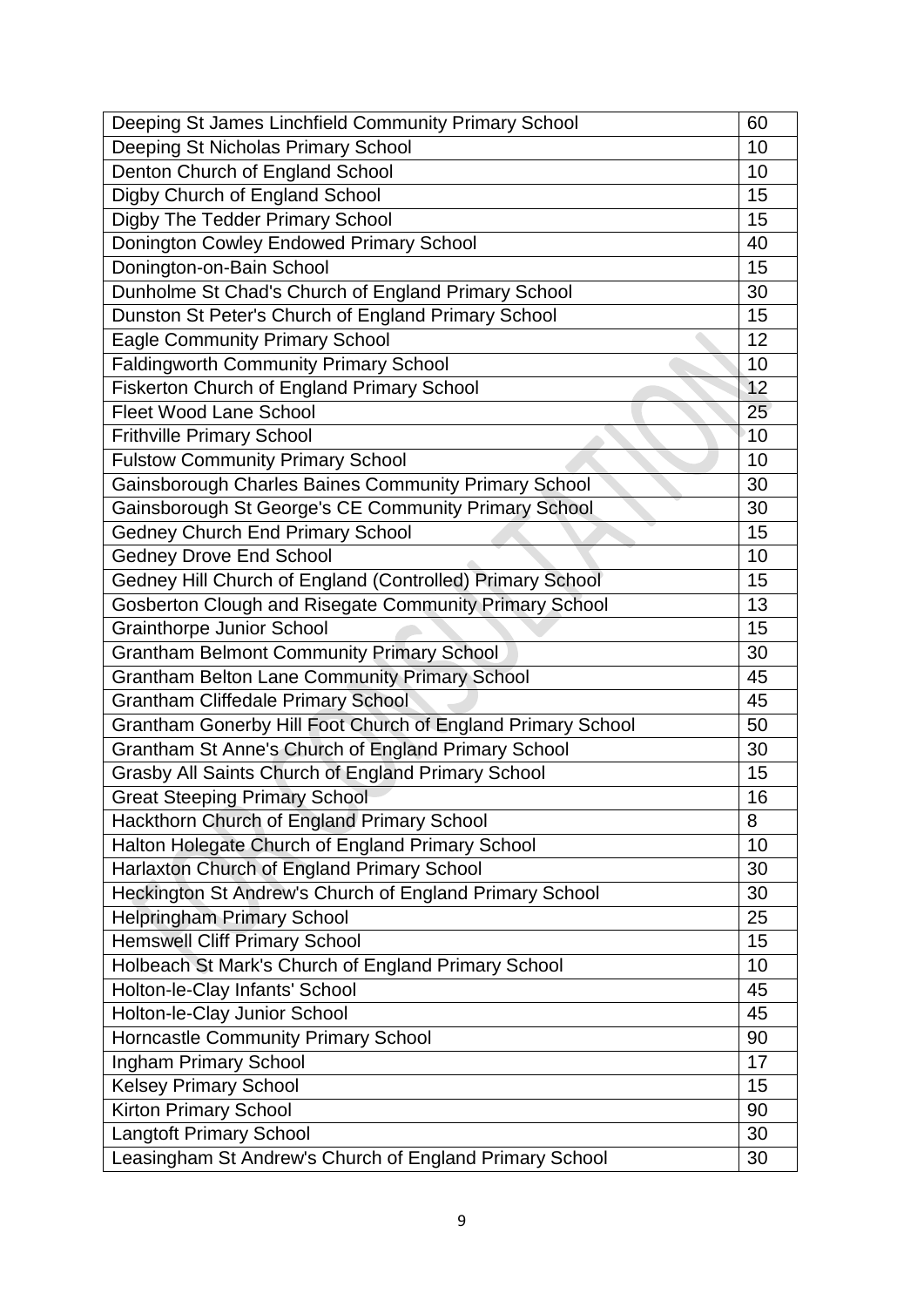| Legbourne East Wold Church of England Primary School                        |          |
|-----------------------------------------------------------------------------|----------|
| <b>Legsby Primary School</b>                                                |          |
| Lincoln Birchwood Junior School                                             |          |
| <b>Lincoln Leslie Manser Primary School</b>                                 |          |
| Lincoln Monks Abbey Primary School                                          |          |
| Lincoln St Faith & St Martin Church of England Junior School                |          |
| Lincoln St Faith's Church of England Infant School                          |          |
| Lincoln St Peter at Gowts Church of England Primary School                  |          |
| Lincoln St Peter in Eastgate Church of England (Controlled) Infants' School |          |
| <b>Lincoln The Meadows Primary School</b>                                   |          |
| Lincoln The Sir Francis Hill Community Primary School                       |          |
| <b>Lincoln Woodlands Infant and Nursery School</b>                          | 60       |
| <b>Long Sutton Primary School</b>                                           | 60       |
| Louth Eastfield Infants' and Nursery School                                 | 90       |
| Louth St Michael's Church of England Primary School                         | 45       |
| Lutton St Nicholas Primary School                                           | 15       |
| Mareham-le-Fen Church of England Primary School                             | 15       |
| <b>Market Deeping Community Primary School</b>                              | 45       |
| Market Rasen Church of England Primary School                               | 45       |
| Marshchapel Infant School                                                   | 15       |
| Martin Mrs Mary King's Church of England (Controlled) Primary School        | 15       |
| Metheringham Primary School                                                 | 40       |
| Middle Rasen Primary School                                                 |          |
| Morton Trentside Primary School                                             |          |
| <b>Moulton Chapel Primary School</b>                                        |          |
| Moulton The John Harrox Primary School                                      |          |
| Navenby Church of England Primary School                                    |          |
| <b>Nettleton Community Primary School</b>                                   |          |
| <b>New Leake Primary School</b>                                             |          |
| <b>New York Primary School</b>                                              |          |
| Newton on Trent Church of England Primary School                            | 10       |
| <b>Nocton Community School</b>                                              | 15       |
| Normanby-by-Spital Primary School                                           |          |
| North Cockerington Church of England Primary School                         | 12       |
| North Cotes Church of England Primary School                                |          |
| North Hykeham All Saints Church of England Primary School                   |          |
| North Scarle Primary School                                                 | 10       |
| <b>Osbournby Primary School</b>                                             |          |
| <b>Osgodby Primary School</b>                                               |          |
| Pinchbeck East Church of England Primary School                             |          |
| Potterhanworth Church of England Primary School                             |          |
| Quadring Cowley and Brown's Primary School                                  | 15<br>16 |
| Reepham Church of England Primary School                                    |          |
| Ropsley Church of England Primary School                                    | 25<br>15 |
|                                                                             |          |